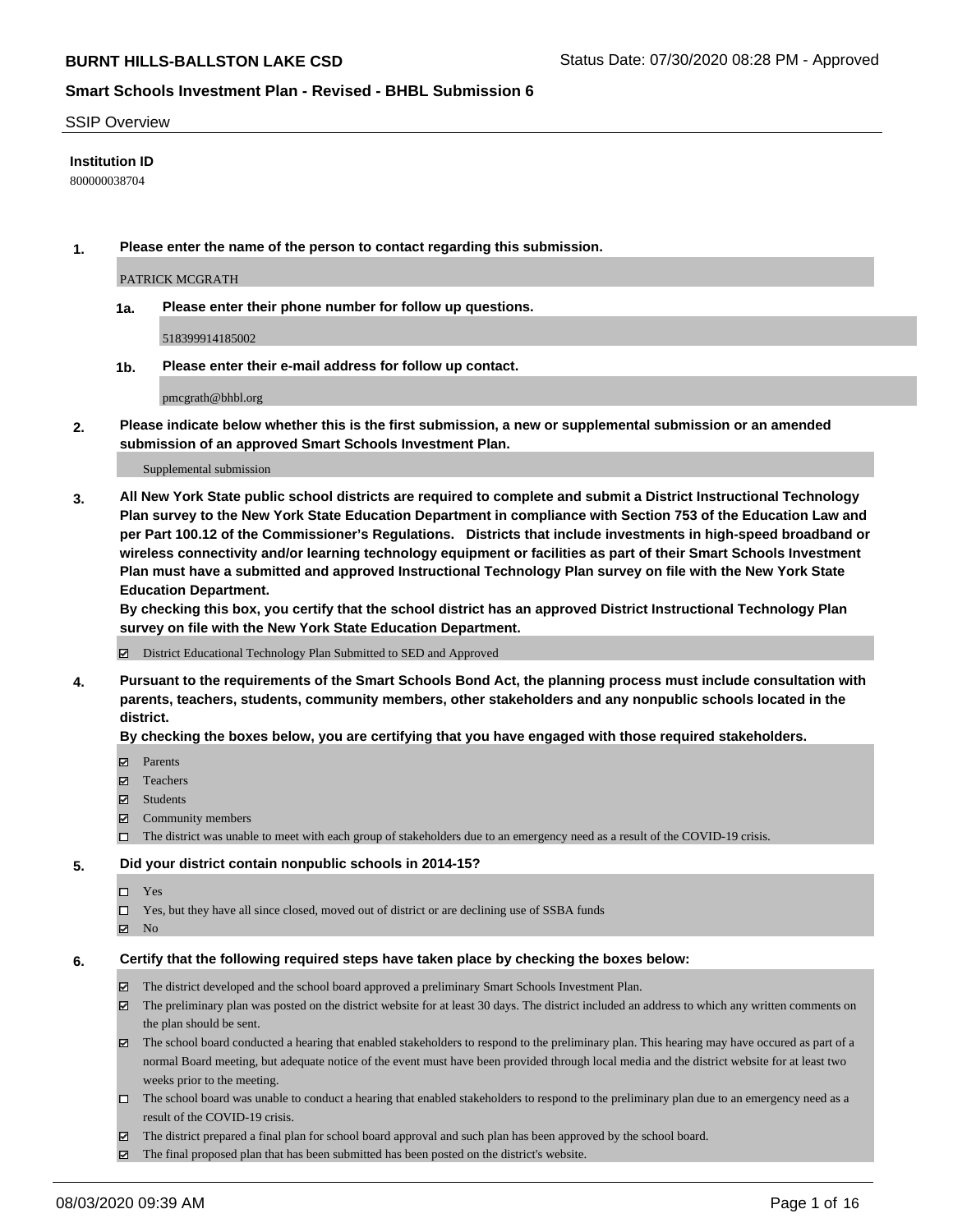SSIP Overview

**6a. Please upload the proposed Smart Schools Investment Plan (SSIP) that was posted on the district's website, along with any supporting materials. Note that this should be different than your recently submitted Educational Technology Survey. The Final SSIP, as approved by the School Board, should also be posted on the website and remain there during the course of the projects contained therein.**

2018 Tech Plan.pdf

**6b. Enter the webpage address where the final Smart Schools Investment Plan is posted. The Plan should remain posted for the life of the included projects.**

https://www.bhbl.org/academics/

**7. Please enter an estimate of the total number of students and staff that will benefit from this Smart Schools Investment Plan based on the cumulative projects submitted to date.**

3,600

**8. An LEA/School District may partner with one or more other LEA/School Districts to form a consortium to pool Smart Schools Bond Act funds for a project that meets all other Smart School Bond Act requirements. Each school district participating in the consortium will need to file an approved Smart Schools Investment Plan for the project and submit a signed Memorandum of Understanding that sets forth the details of the consortium including the roles of each respective district.**

 $\Box$  The district plans to participate in a consortium to partner with other school district(s) to implement a Smart Schools project.

## **9. Please enter the name and 6-digit SED Code for each LEA/School District participating in the Consortium.**

| Partner LEA/District | ISED BEDS Code |
|----------------------|----------------|
| (No Response)        | (No Response)  |

### **10. Please upload a signed Memorandum of Understanding with all of the participating Consortium partners.**

(No Response)

### **11. Your district's Smart Schools Bond Act Allocation is:**

\$1,900,404

### **12. Final 2014-15 BEDS Enrollment to calculate Nonpublic Sharing Requirement**

|            | Public Enrollment | Nonpublic Enrollment | Total Enrollment | l Nonpublic Percentage |
|------------|-------------------|----------------------|------------------|------------------------|
| Enrollment | 3,074             |                      | 3,074.00         | 0.00                   |

**13. This table compares each category budget total, as entered in that category's page, to the total expenditures listed in the category's expenditure table. Any discrepancies between the two must be resolved before submission.**

|                                          | Sub-Allocations | <b>Expenditure Totals</b> | Difference |
|------------------------------------------|-----------------|---------------------------|------------|
| <b>School Connectivity</b>               | 0.00            | 0.00                      | 0.00       |
| Connectivity Projects for<br>Communities | 0.00            | 0.00                      | 0.00       |
| Classroom Technology                     | 416,850.00      | 416,850.00                | 0.00       |
| Pre-Kindergarten Classrooms              | 0.00            | 0.00                      | 0.00       |
| Replace Transportable<br>Classrooms      | 0.00            | 0.00                      | 0.00       |
| <b>High-Tech Security Features</b>       | 0.00            | 0.00                      | 0.00       |
| Nonpublic Loan                           | 0.00            | 0.00                      | 0.00       |
| Totals:                                  |                 |                           |            |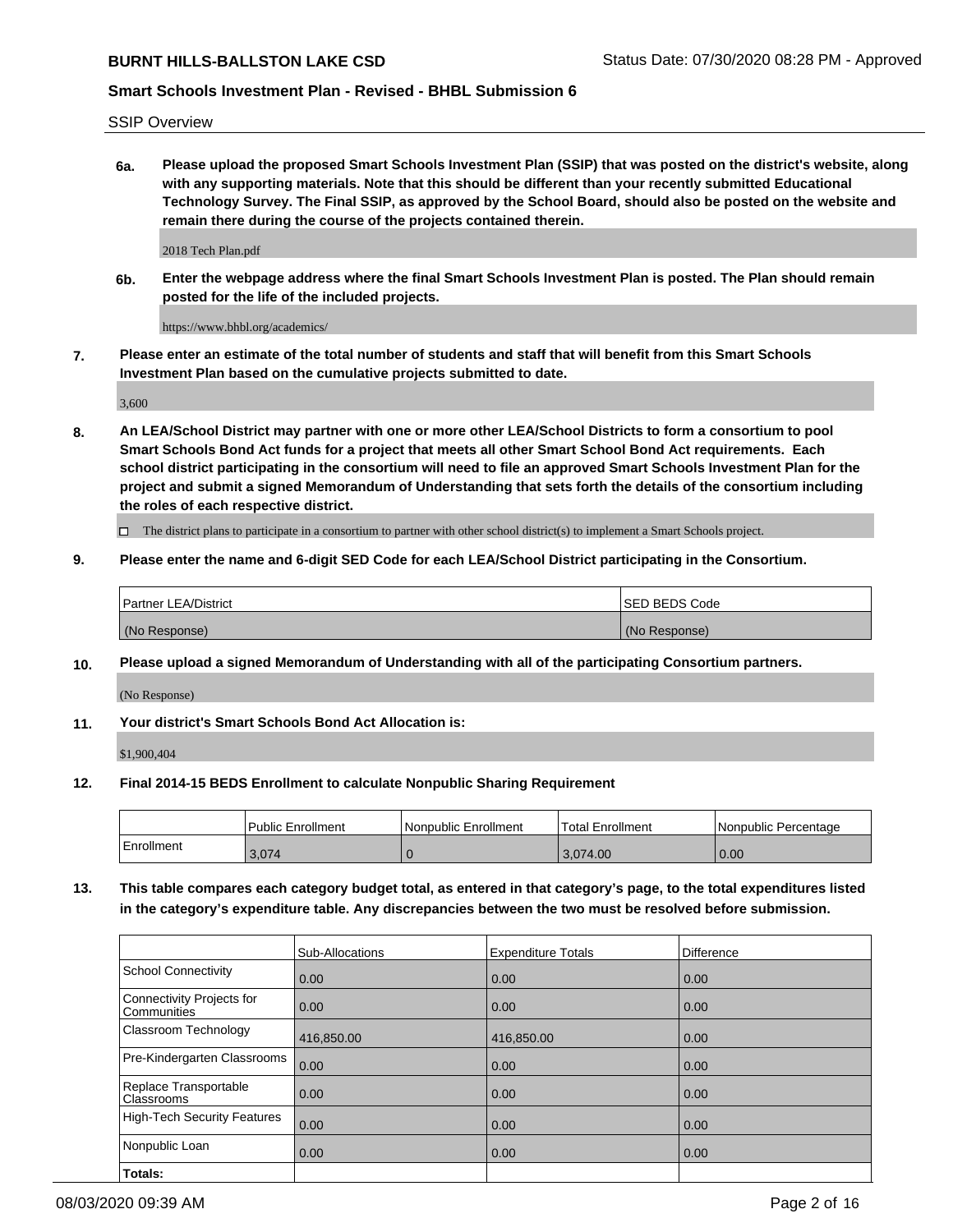SSIP Overview

| Sub-Allocations | Expenditure Totals | <b>Difference</b> |
|-----------------|--------------------|-------------------|
| 416.850         | 416.850            | C                 |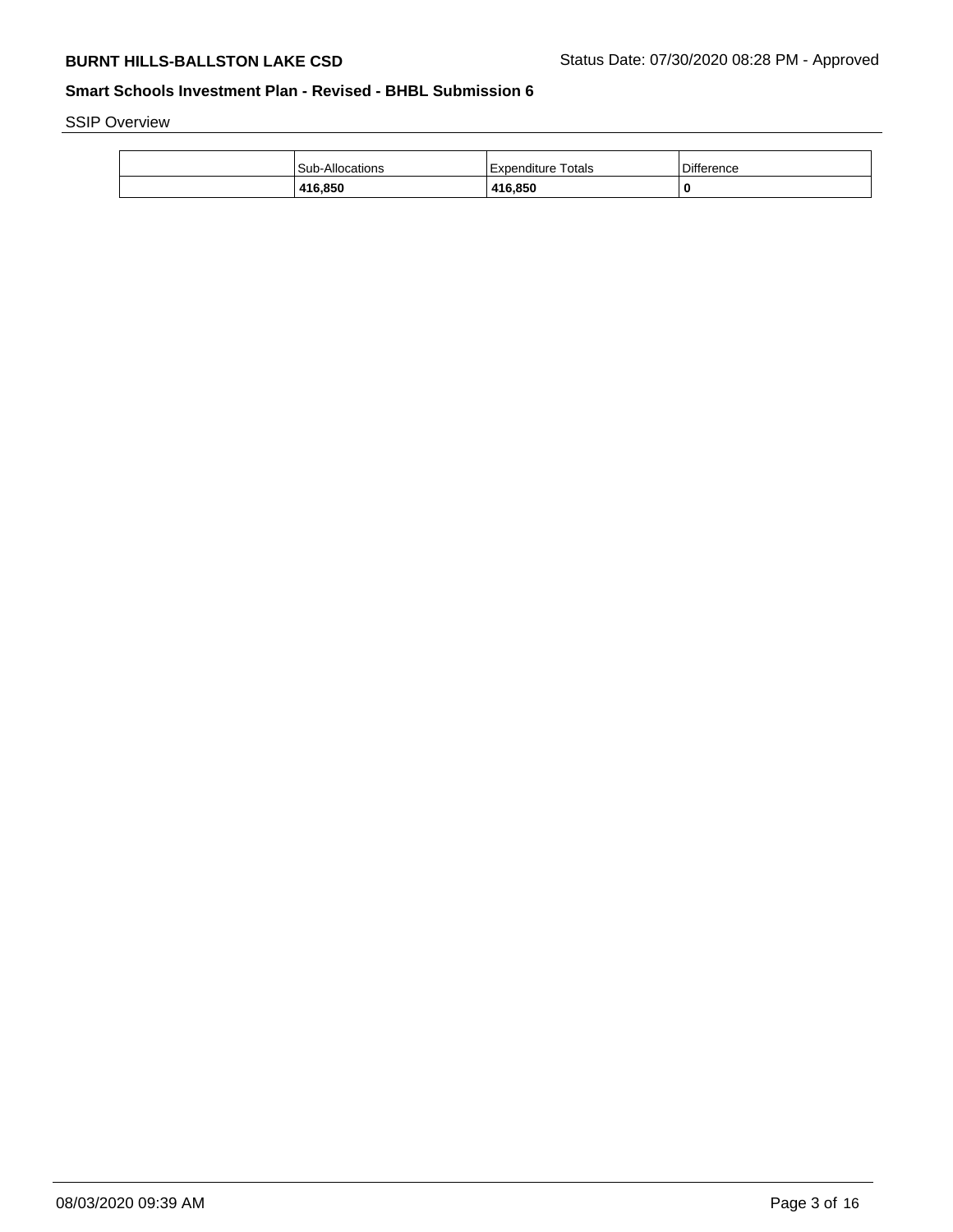School Connectivity

- **1. In order for students and faculty to receive the maximum benefit from the technology made available under the Smart Schools Bond Act, their school buildings must possess sufficient connectivity infrastructure to ensure that devices can be used during the school day. Smart Schools Investment Plans must demonstrate that:**
	- **• sufficient infrastructure that meets the Federal Communications Commission's 100 Mbps per 1,000 students standard currently exists in the buildings where new devices will be deployed, or**
	- **• is a planned use of a portion of Smart Schools Bond Act funds, or**
	- **• is under development through another funding source.**

**Smart Schools Bond Act funds used for technology infrastructure or classroom technology investments must increase the number of school buildings that meet or exceed the minimum speed standard of 100 Mbps per 1,000 students and staff within 12 months. This standard may be met on either a contracted 24/7 firm service or a "burstable" capability. If the standard is met under the burstable criteria, it must be:**

**1. Specifically codified in a service contract with a provider, and**

**2. Guaranteed to be available to all students and devices as needed, particularly during periods of high demand, such as computer-based testing (CBT) periods.**

**Please describe how your district already meets or is planning to meet this standard within 12 months of plan submission.**

(No Response)

**1a. If a district believes that it will be impossible to meet this standard within 12 months, it may apply for a waiver of this requirement, as described on the Smart Schools website. The waiver must be filed and approved by SED prior to submitting this survey.**

 $\Box$  By checking this box, you are certifying that the school district has an approved waiver of this requirement on file with the New York State Education Department.

**2. Connectivity Speed Calculator (Required). If the district currently meets the required speed, enter "Currently Met" in the last box: Expected Date When Required Speed Will be Met.**

|                  | l Number of     | Required Speed | Current Speed in | Expected Speed | Expected Date                           |
|------------------|-----------------|----------------|------------------|----------------|-----------------------------------------|
|                  | <b>Students</b> | In Mbps        | l Mbps           | to be Attained | When Required                           |
|                  |                 |                |                  |                | l Within 12 Months ISpeed Will be Met l |
| Calculated Speed | (No Response)   | 0.00           | (No Response)    | (No Response)  | (No Response)                           |

**3. Describe how you intend to use Smart Schools Bond Act funds for high-speed broadband and/or wireless connectivity projects in school buildings.**

(No Response)

**4. Describe the linkage between the district's District Instructional Technology Plan and how the proposed projects will improve teaching and learning. (There should be a link between your response to this question and your responses to Question 1 in Section IV - NYSED Initiatives Alignment: "Explain how the district use of instructional technology will serve as a part of a comprehensive and sustained effort to support rigorous academic standards attainment and performance improvement for students."** 

**Your answer should also align with your answers to the questions in Section II - Strategic Technology Planning and the associated Action Steps in Section III - Action Plan.)**

(No Response)

**5. If the district wishes to have students and staff access the Internet from wireless devices within the school building, or in close proximity to it, it must first ensure that it has a robust Wi-Fi network in place that has sufficient bandwidth to meet user demand.**

**Please describe how you have quantified this demand and how you plan to meet this demand.**

(No Response)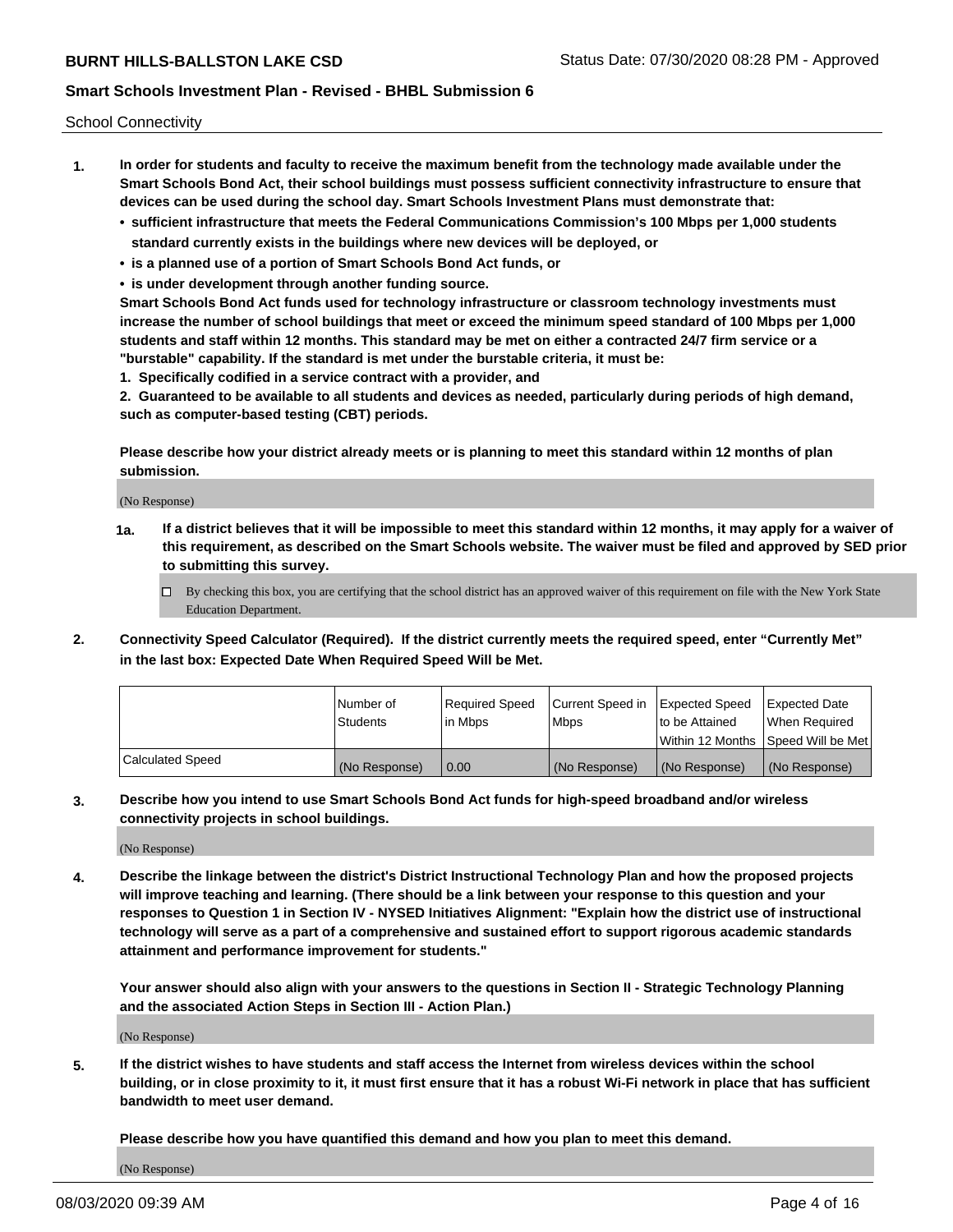School Connectivity

**6. Smart Schools plans with any expenditures in the School Connectivity category require a project number from the Office of Facilities Planning. Districts must submit an SSBA LOI and receive project numbers prior to submitting the SSIP. As indicated on the LOI, some projects may be eligible for a streamlined review and will not require a building permit.**

**Please indicate on a separate row each project number given to you by the Office of Facilities Planning.**

| Project Number |  |
|----------------|--|
| (No Response)  |  |

**7. Certain high-tech security and connectivity infrastructure projects may be eligible for an expedited review process as determined by the Office of Facilities Planning.**

## **Was your project deemed eligible for streamlined review?**

(No Response)

## **8. Include the name and license number of the architect or engineer of record.**

| Name          | License Number |
|---------------|----------------|
| (No Response) | (No Response)  |

## **9. Public Expenditures – Loanable (Counts toward the nonpublic loan calculation)**

| Select the allowable expenditure type.<br>Repeat to add another item under each type. | <b>PUBLIC</b> Items to be<br>l Purchased | Quantity           | Cost Per Item    | <b>Total Cost</b> |
|---------------------------------------------------------------------------------------|------------------------------------------|--------------------|------------------|-------------------|
| (No Response)                                                                         | (No Response)                            | l (No<br>Response) | (No<br>Response) | $\overline{0.00}$ |
|                                                                                       |                                          | O                  | 0.00             |                   |

# **10. Public Expenditures – Non-Loanable (Does not count toward nonpublic loan calculation)**

| Select the allowable expenditure<br>type.<br>Repeat to add another item under<br>each type. | <b>PUBLIC</b> Items to be purchased | Quantity      | Cost per Item | <b>Total Cost</b> |
|---------------------------------------------------------------------------------------------|-------------------------------------|---------------|---------------|-------------------|
| (No Response)                                                                               | (No Response)                       | (No Response) | (No Response) | 0.00              |
|                                                                                             |                                     |               | 0.00          |                   |

### **11. Final 2014-15 BEDS Enrollment to calculate Nonpublic Sharing Requirement (no changes allowed.)**

|            | Public Enrollment | l Nonpublic Enrollment | <b>Total Enrollment</b> | Nonpublic Percentage |
|------------|-------------------|------------------------|-------------------------|----------------------|
| Enrollment | 3,074             |                        | 3.074.00                | 0.00                 |

## **12. Total Public Budget - Loanable (Counts toward the nonpublic loan calculation)**

|                                               | Public Allocations | <b>Estimated Nonpublic Loan</b><br>Amount | Estimated Total Sub-Allocations |
|-----------------------------------------------|--------------------|-------------------------------------------|---------------------------------|
| Network/Access Costs                          | (No Response)      | 0.00                                      | 0.00                            |
| School Internal Connections and<br>Components | (No Response)      | 0.00                                      | 0.00                            |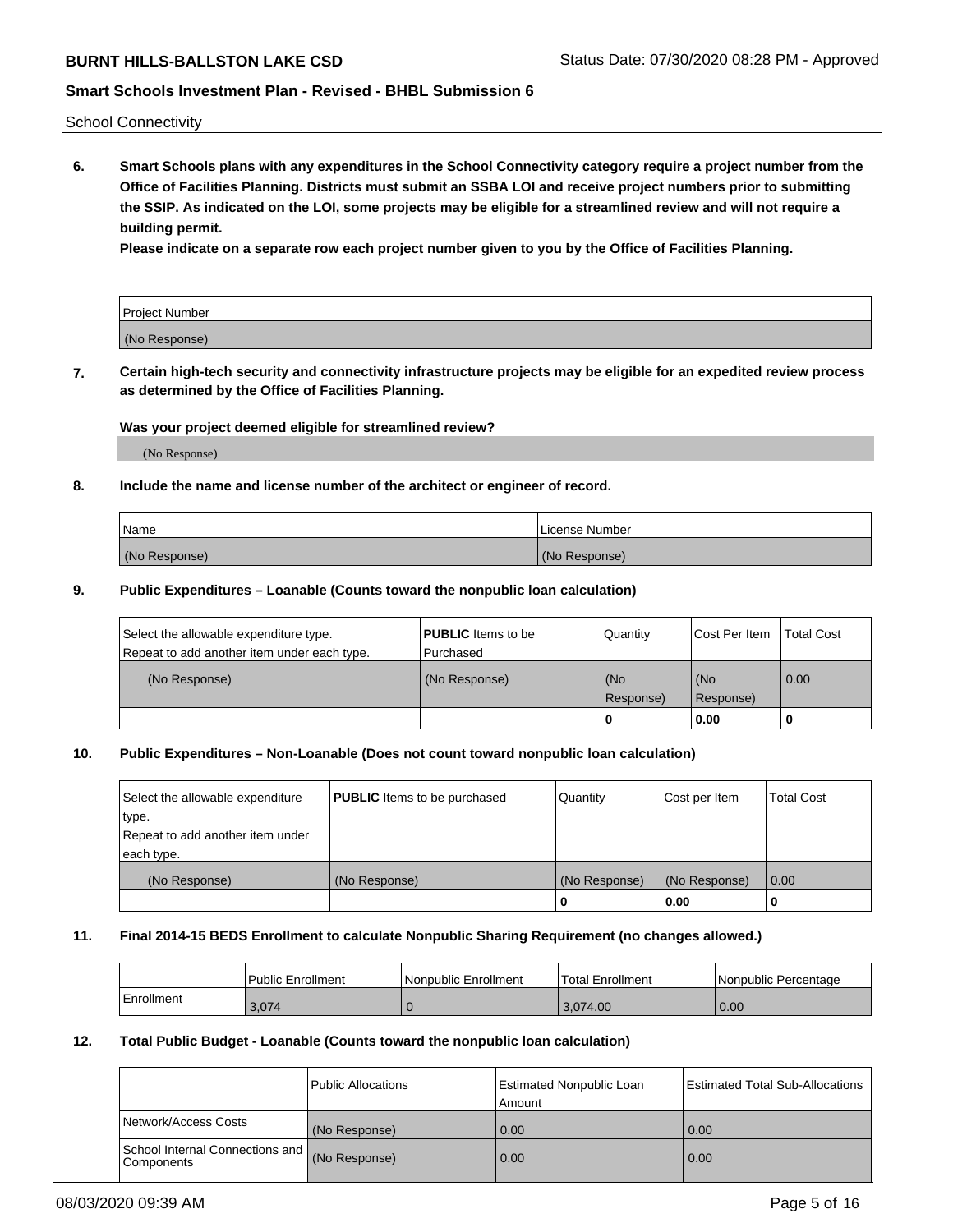School Connectivity

|              | Public Allocations | <b>Estimated Nonpublic Loan</b><br>Amount | <b>Estimated Total Sub-Allocations</b> |
|--------------|--------------------|-------------------------------------------|----------------------------------------|
| <b>Other</b> | (No Response)      | 0.00                                      | 0.00                                   |
| Totals:      | 0.00               |                                           | 0                                      |

# **13. Total Public Budget – Non-Loanable (Does not count toward the nonpublic loan calculation)**

| Sub-<br>Allocation |
|--------------------|
| (No Response)      |
| (No Response)      |
| (No Response)      |
| (No Response)      |
| (No Response)      |
| (No Response)      |
| (No Response)      |
| 0.00               |
|                    |

# **14. School Connectivity Totals**

|                          | Total Sub-Allocations |
|--------------------------|-----------------------|
| Total Loanable Items     | 0.00                  |
| Total Non-Ioanable Items | 0.00                  |
| Totals:                  |                       |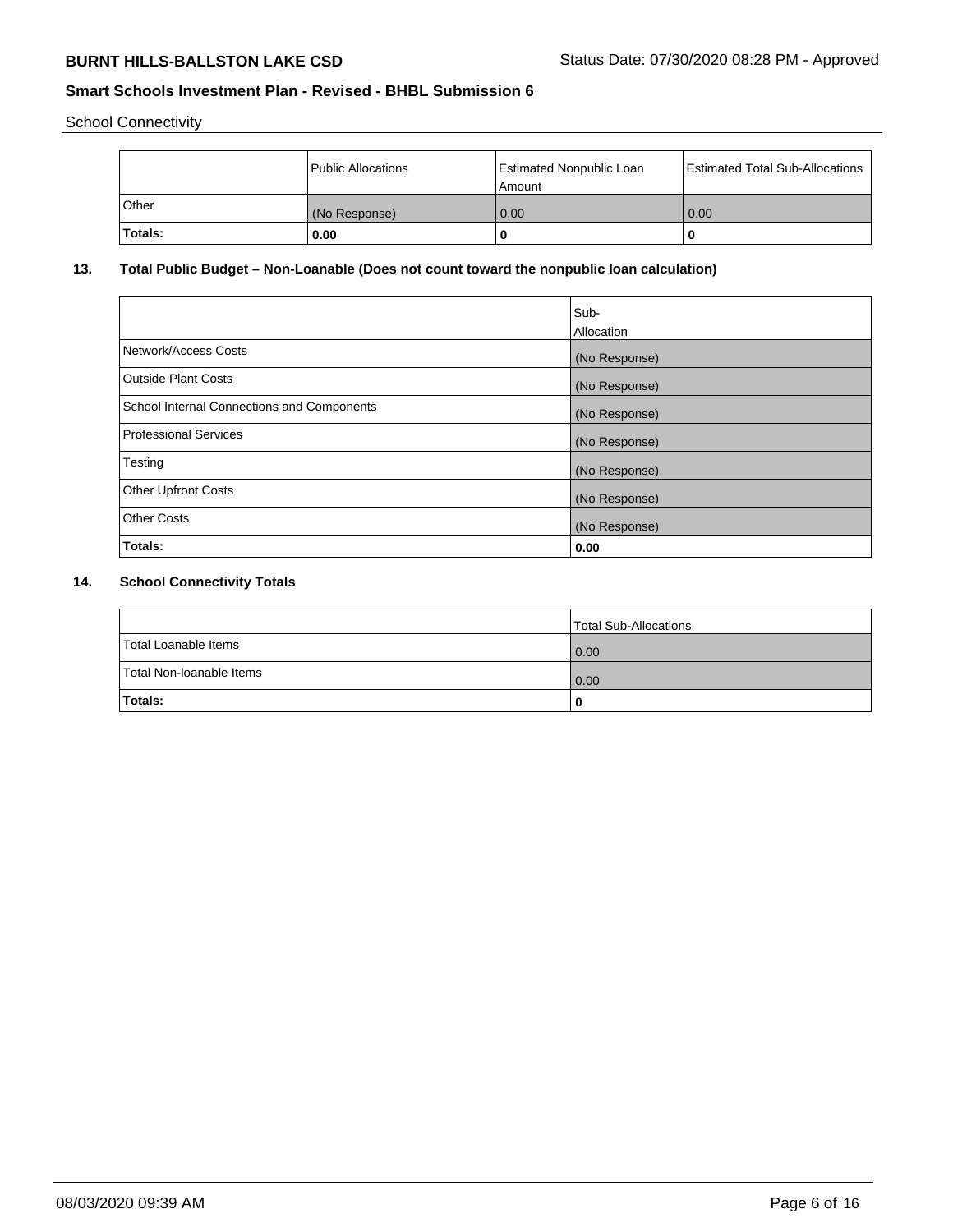Community Connectivity (Broadband and Wireless)

**1. Describe how you intend to use Smart Schools Bond Act funds for high-speed broadband and/or wireless connectivity projects in the community.**

(No Response)

**2. Please describe how the proposed project(s) will promote student achievement and increase student and/or staff access to the Internet in a manner that enhances student learning and/or instruction outside of the school day and/or school building.**

(No Response)

**3. Community connectivity projects must comply with all the necessary local building codes and regulations (building and related permits are not required prior to plan submission).**

 $\Box$  I certify that we will comply with all the necessary local building codes and regulations.

**4. Please describe the physical location of the proposed investment.**

(No Response)

**5. Please provide the initial list of partners participating in the Community Connectivity Broadband Project, along with their Federal Tax Identification (Employer Identification) number.**

| <b>Project Partners</b> | l Federal ID # |
|-------------------------|----------------|
| (No Response)           | (No Response)  |

**6. Please detail the type, quantity, per unit cost and total cost of the eligible items under each sub-category.**

| Select the allowable expenditure | Item to be purchased | Quantity      | Cost per Item | <b>Total Cost</b> |
|----------------------------------|----------------------|---------------|---------------|-------------------|
| type.                            |                      |               |               |                   |
| Repeat to add another item under |                      |               |               |                   |
| each type.                       |                      |               |               |                   |
| (No Response)                    | (No Response)        | (No Response) | (No Response) | 0.00              |
|                                  |                      | o             | 0.00          |                   |

**7. If you are submitting an allocation for Community Connectivity, complete this table.**

**Note that the calculated Total at the bottom of the table must equal the Total allocation for this category that you entered in the SSIP Overview overall budget.**

|                                    | Sub-Allocation |
|------------------------------------|----------------|
| Network/Access Costs               | (No Response)  |
| Outside Plant Costs                | (No Response)  |
| <b>Tower Costs</b>                 | (No Response)  |
| <b>Customer Premises Equipment</b> | (No Response)  |
| <b>Professional Services</b>       | (No Response)  |
| Testing                            | (No Response)  |
| <b>Other Upfront Costs</b>         | (No Response)  |
| <b>Other Costs</b>                 | (No Response)  |
| Totals:                            | 0.00           |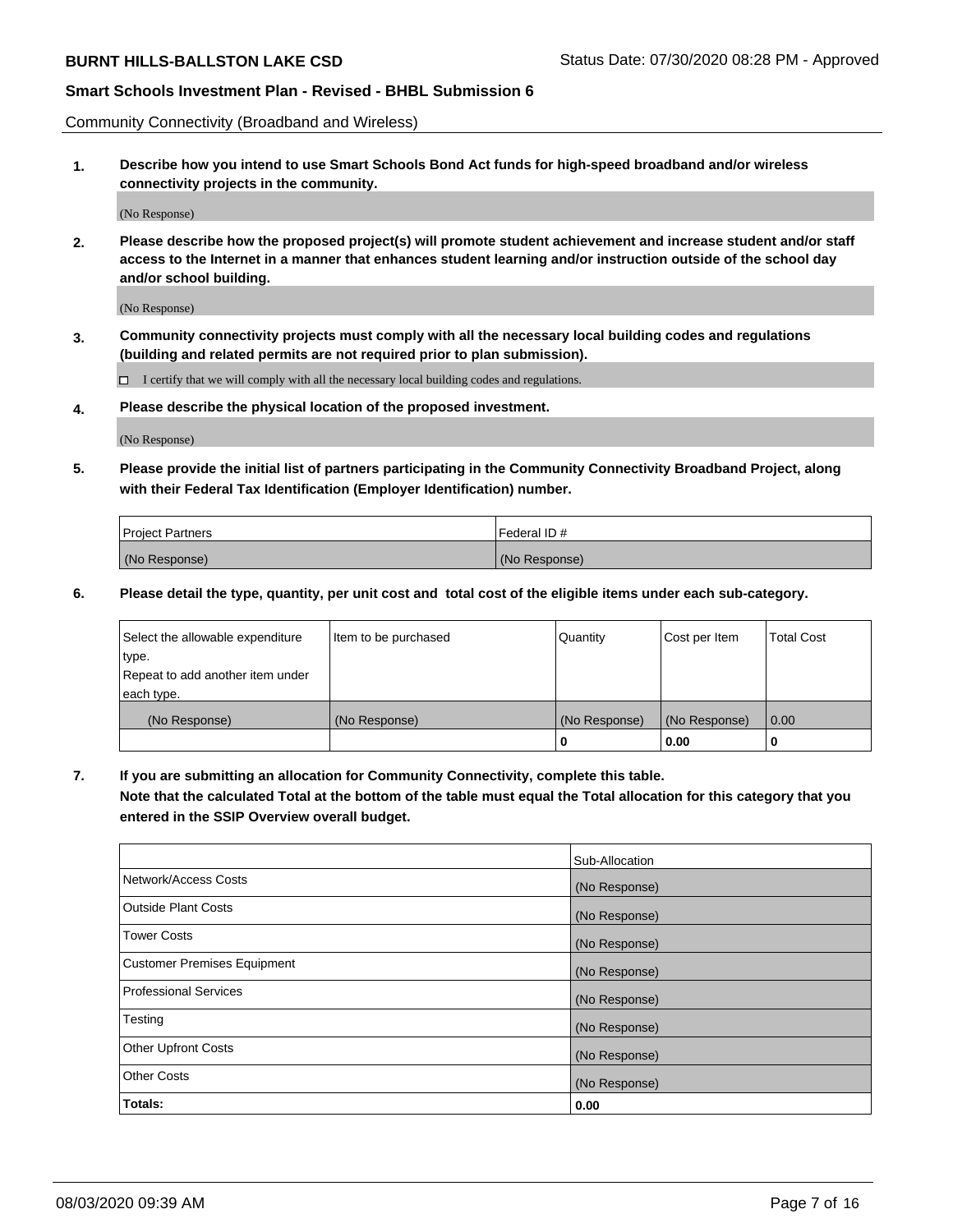## Classroom Learning Technology

**1. In order for students and faculty to receive the maximum benefit from the technology made available under the Smart Schools Bond Act, their school buildings must possess sufficient connectivity infrastructure to ensure that devices can be used during the school day. Smart Schools Investment Plans must demonstrate that sufficient infrastructure that meets the Federal Communications Commission's 100 Mbps per 1,000 students standard currently exists in the buildings where new devices will be deployed, or is a planned use of a portion of Smart Schools Bond Act funds, or is under development through another funding source. Smart Schools Bond Act funds used for technology infrastructure or classroom technology investments must increase the number of school buildings that meet or exceed the minimum speed standard of 100 Mbps per 1,000 students and staff within 12 months. This standard may be met on either a contracted 24/7 firm service or a "burstable" capability. If the standard is met under the burstable criteria, it must be:**

**1. Specifically codified in a service contract with a provider, and**

**2. Guaranteed to be available to all students and devices as needed, particularly during periods of high demand, such as computer-based testing (CBT) periods.**

**Please describe how your district already meets or is planning to meet this standard within 12 months of plan submission.**

We recently upgraded and expanded our existing network across the district. The access points across the district have been updated to the 802.11AC standard to increase throughput speeds to the 930 Meg range. Additionally, we have increased the number of access points to provide full coverage in all buildings in the district. The result is that we will have a simultaneous user experience, regardless of the user's location in the network. A high quality wireless is available throughout the interior of the buildings in the district and certainly within the teaching spaces. The network supports the connectivity speed required by Smart Schools (see question #2 below). This work was funded in part by our Smart Schools Submission #1 which was approved in January of 2017. This work is now complete

- **1a. If a district believes that it will be impossible to meet this standard within 12 months, it may apply for a waiver of this requirement, as described on the Smart Schools website. The waiver must be filed and approved by SED prior to submitting this survey.**
	- $\Box$  By checking this box, you are certifying that the school district has an approved waiver of this requirement on file with the New York State Education Department.
- **2. Connectivity Speed Calculator (Required). If the district currently meets the required speed, enter "Currently Met" in the last box: Expected Date When Required Speed Will be Met.**

|                         | l Number of<br><b>Students</b> | Required Speed<br>l in Mbps | Current Speed in<br>l Mbps | Expected Speed<br>to be Attained<br>l Within 12 Months ISpeed Will be Met | Expected Date<br>When Required |
|-------------------------|--------------------------------|-----------------------------|----------------------------|---------------------------------------------------------------------------|--------------------------------|
| <b>Calculated Speed</b> | 3.100                          | 310.00                      | 310                        | 310                                                                       | (No Response)                  |

**3. If the district wishes to have students and staff access the Internet from wireless devices within the school building, or in close proximity to it, it must first ensure that it has a robust Wi-Fi network in place that has sufficient bandwidth to meet user demand.**

**Please describe how you have quantified this demand and how you plan to meet this demand.**

The BHBL district has built a robust wireless network that permits students and staff to have authenticated access to a content filtered network. The district is using Cisco commercial grade 802.11 AC Access points in a density design model that permits all students to have simultaneous access to the network for educational use. The final design will have a minimum of one WAP per classroom and a minimum of one WAP per 30 students in areas where capacity exceeds 30 students (cafeterias, auditoriums, etc.). Additionally, all WAP will be connected to the LAN using Cat 6 cabling. The network is secure, and managed, with the ability for users to bring their own device into the environment. The wireless network is built on a solid Cisco network infrastructure supporting gigabit connectivity speeds between the users and the network and ten gigabit connection speeds between the network wiring closets and the core of the network.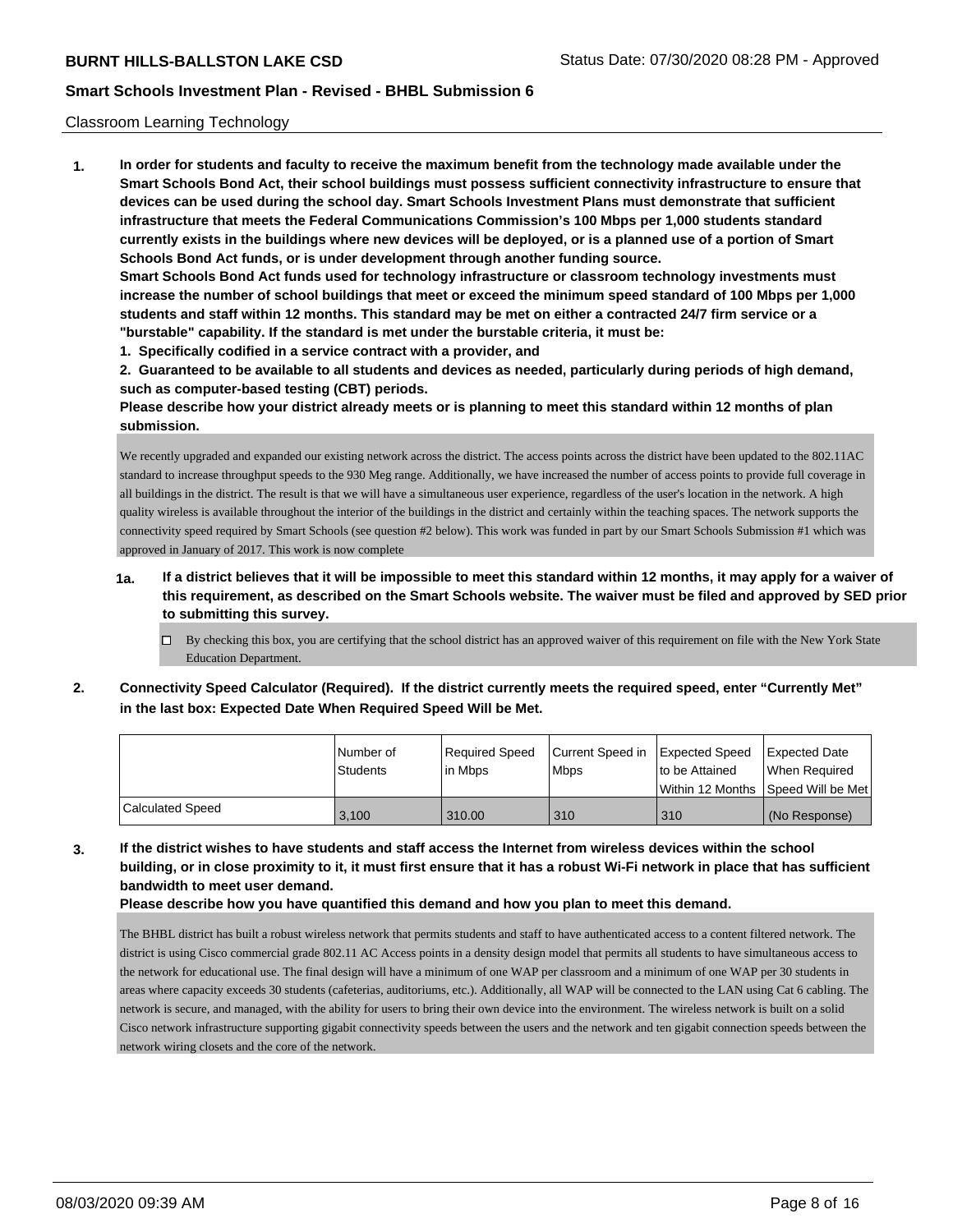## Classroom Learning Technology

**4. All New York State public school districts are required to complete and submit an Instructional Technology Plan survey to the New York State Education Department in compliance with Section 753 of the Education Law and per Part 100.12 of the Commissioner's Regulations. Districts that include educational technology purchases as part of their Smart Schools Investment Plan must have**

**a submitted and approved Instructional Technology Plan survey on file with the New York State Education Department.**

- By checking this box, you are certifying that the school district has an approved Instructional Technology Plan survey on file with the New York State Education Department.
- **5. Describe the devices you intend to purchase and their compatibility with existing or planned platforms or systems. Specifically address the adequacy of each facility's electrical, HVAC and other infrastructure necessary to install and support the operation of the planned technology.**

CHROMEBOOK REPLACEMENT. The District is currently one-to-one Chromebooks grades 3-12. We have a planned replacement cycle that requires the purchase of two cohorts of new Chromebooks every year. This submission consists of a request for 1,191 Chromebooks as part of the replacement cycle for 3-8 over the 2020-21, 2021-22, and 2022-23 school years.

We are almost entirely a Chrome-based district (See "Vision for Platform Use" portion of our District Technology Plan) and these computers are 100% compatible with our platforms in all buildings, district wide. We have performed an electrical and network infrastructure analysis as part of our regular cycle of facilities upgrades and have determined that our infrastructure is fully capable of supporting the charging needs for the one-to-one laptop initiative that this is funding request supports.

## **6. Describe how the proposed technology purchases will:**

- **> enhance differentiated instruction;**
- **> expand student learning inside and outside the classroom;**
- **> benefit students with disabilities and English language learners; and**
- **> contribute to the reduction of other learning gaps that have been identified within the district.**

**The expectation is that districts will place a priority on addressing the needs of students who struggle to succeed in a rigorous curriculum. Responses in this section should specifically address this concern and align with the district's Instructional Technology Plan (in particular Question 2 of E. Curriculum and Instruction: "Does the district's instructional technology plan address the needs of students with disabilities to ensure equitable access to instruction, materials and assessments?" and Question 3 of the same section: "Does the district's instructional technology plan address the provision of assistive technology specifically for students with disabilities to ensure access to and participation in the general curriculum?")**

**In addition, describe how the district ensures equitable access to instruction, materials and assessments and participation in the general curriculum for both SWD and English Language Learners/Multilingual Learners (ELL/MLL) students.**

Burnt Hills-Ballston Lake School District leaders and staff value the use of instructional technology to increase student learning and achievement. To that end, we have transitioned to a one-to-one laptop district over the past 6 years. These student laptops allow all students to work collaboratively and creatively in a 21st century learning environment. Purchasing a laptop for each student assures equity in access across the district. (We also provide home wireless "hot spots" for students without access to the internet at home.) The result of this is increased student engagement, exposure to relevant technology and software, and the ability to move from consumers of information to more active participants in the classroom.

**Special Needs:** Approximately 25 percent of the total number of students with disabilities in the district are provided with assistive technology as documented on their Individualized Education Plan (IEP) or through ELL Services. " Students with disabilities require access to a number of assistive technology devices including iPads, laptops, augmentative communication devices, interactive smart- boards, and personal and field sounds systems. Similar devices are available to ELL students as needed. " Additionally, there are a wide variety of text-to-speech and speech-to-text programs, word prediction audiobooks, and other language-based software applications that our students require to allow them to successfully access the curriculum and communicate in the school setting."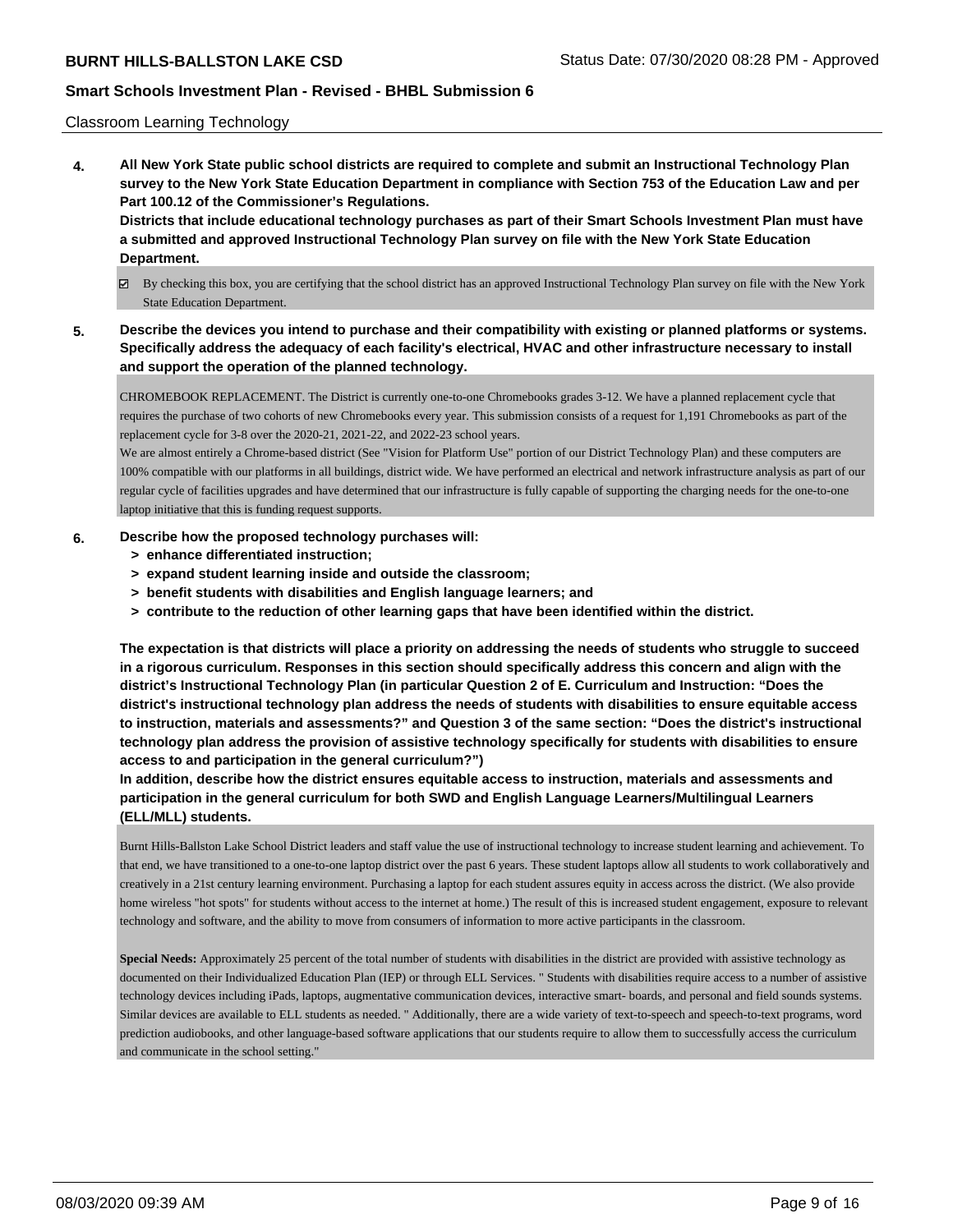Classroom Learning Technology

**7. Where appropriate, describe how the proposed technology purchases will enhance ongoing communication with parents and other stakeholders and help the district facilitate technology-based regional partnerships, including distance learning and other efforts.**

Access to their own laptop enables students to take an active role in overseeing their own work and tracking their own process. Our Grades 8-12 students are allowed to bring their computers back and forth from home. We use learning management software such as Google Classroom as well as Google Apps for Education to help students stay connected to their teachers and to others in the community.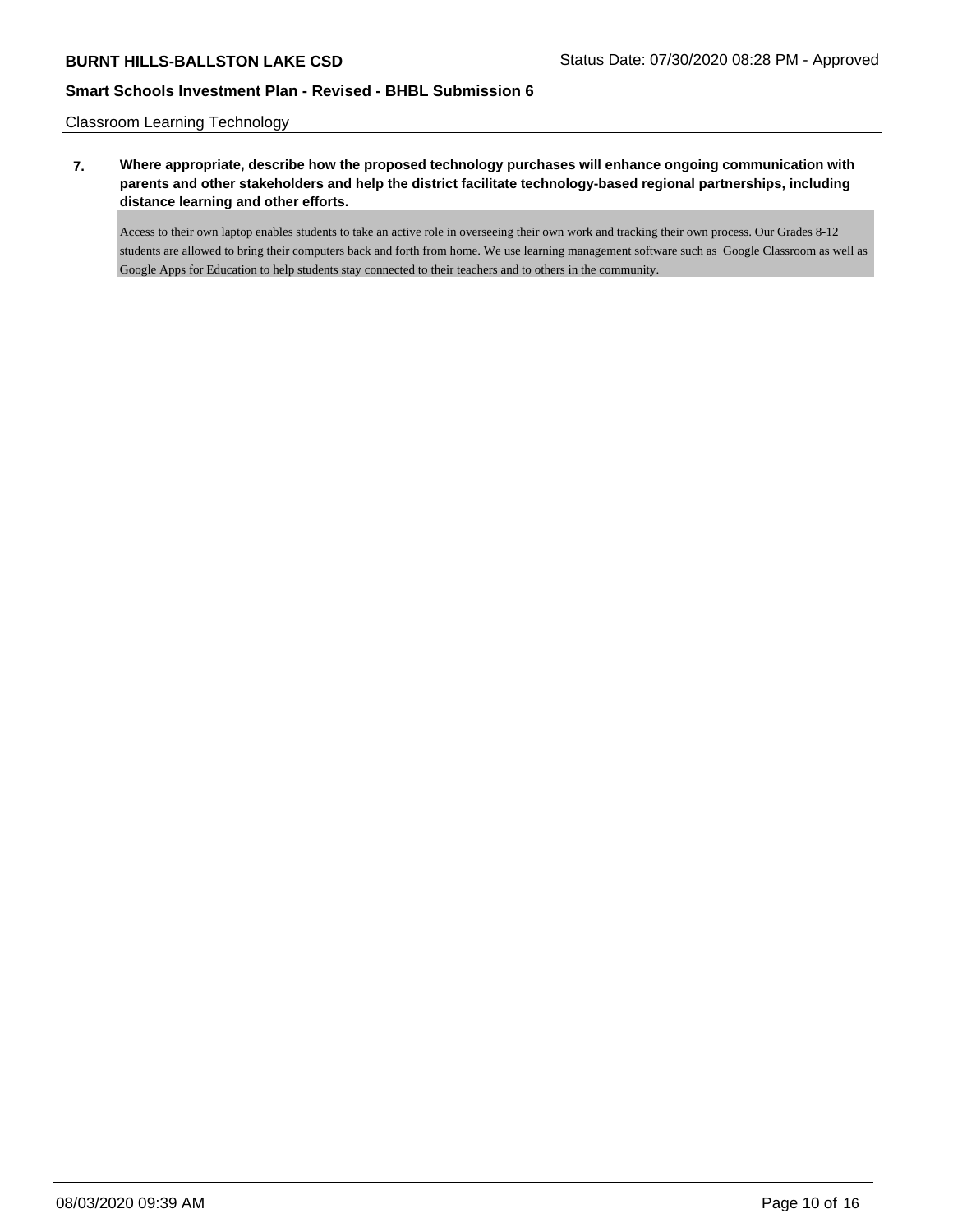### Classroom Learning Technology

**8. Describe the district's plan to provide professional development to ensure that administrators, teachers and staff can employ the technology purchased to enhance instruction successfully.**

**Note: This response should be aligned and expanded upon in accordance with your district's response to Question 1 of F. Professional Development of your Instructional Technology Plan: "Please provide a summary of professional development offered to teachers and staff, for the time period covered by this plan, to support technology to enhance teaching and learning. Please include topics, audience and method of delivery within your summary."**

Each year, according to the Commissioners 100.2 Regulations, districts must create a Professional Development (PD) Plan for the upcoming school year. A key component to the PD Plan are the Priorities. For 2019-20, all BH-BL professional development opportunities are tied to one of the following priority components:

1. Professional Practice

2. CCLS/Content

3. Instruction/Student Learning

4. Required Trainings

In reviewing the districts overall professional development priorities, it is clear that training in instructional technology is emphasized in all of these priority areas. Technology training is critical to our overall professional development plan. Staff development is offered throughout the academic year and in the summer. On the average, the majority of teachers spend 30 to 40 hours per academic year on scheduled professional development activities. Below are the different modes of instruction available for teachers to fulfill professional development requirements within these four priorities: Professional design days, Half days, Superintendents Conference Days, Faculty meetings, department or grade-level meetings focused on student learning and/or professional growth, Team Time meetings, Workshops provided by BH-BL staff members, Out-of-district conferences and workshops for teachers, and online classes and courses.

Our 2019-20 Professional Development was developed by a committee of stakeholders after extensive input from the faculty. The goals of the plan mirror the Danielson Framework for Teaching, which has been documented through research to improve student learning.

**Domain 1** - Planning and Preparation - Trainings in order to enhance:

1 a) Knowledge of content and pedagogy

1 b) Knowledge of students

1 c) Setting Instructional outcome

1 d) Knowledge of resources

1 e) Coherent instruction

1 f) Student assessments

**Domain 2** - The Classroom Environment - Trainings in order to enhance:

2a) Creating an environment of respect and rapport

2b) Establishing a culture for learning

2c) Managing classroom procedures

2d) Managing student behavior

2e) Organizing physical space

**Domain 3** - Instruction - Trainings in order to enhance:

3a) Communication with students

3b) Use of discussion and questioning techniques

3c) Student engagement in learning

3d) Use of assessment in instruction

3e) Flexibility and responsiveness

**Domain 4** - Professional Responsibilities - Trainings in order to promote:

4a) Teacher reflection

4b) Maintenance of accurate records

4c) Communication with Families

4d) Participation in a professional community

4e) Professional learning and development

4f) Professionalism

There is a great deal of staff development and ongoing implementation required in order to prepare and support teachers and other school staff in the use of these resources with students. Oversight of assistive technology within the district is critical to the procurement, implementation and sustainability of services to our students with disabilities. Therefore, professional development and assistive technology staffing resources would enhance the use of technology across the district for all students.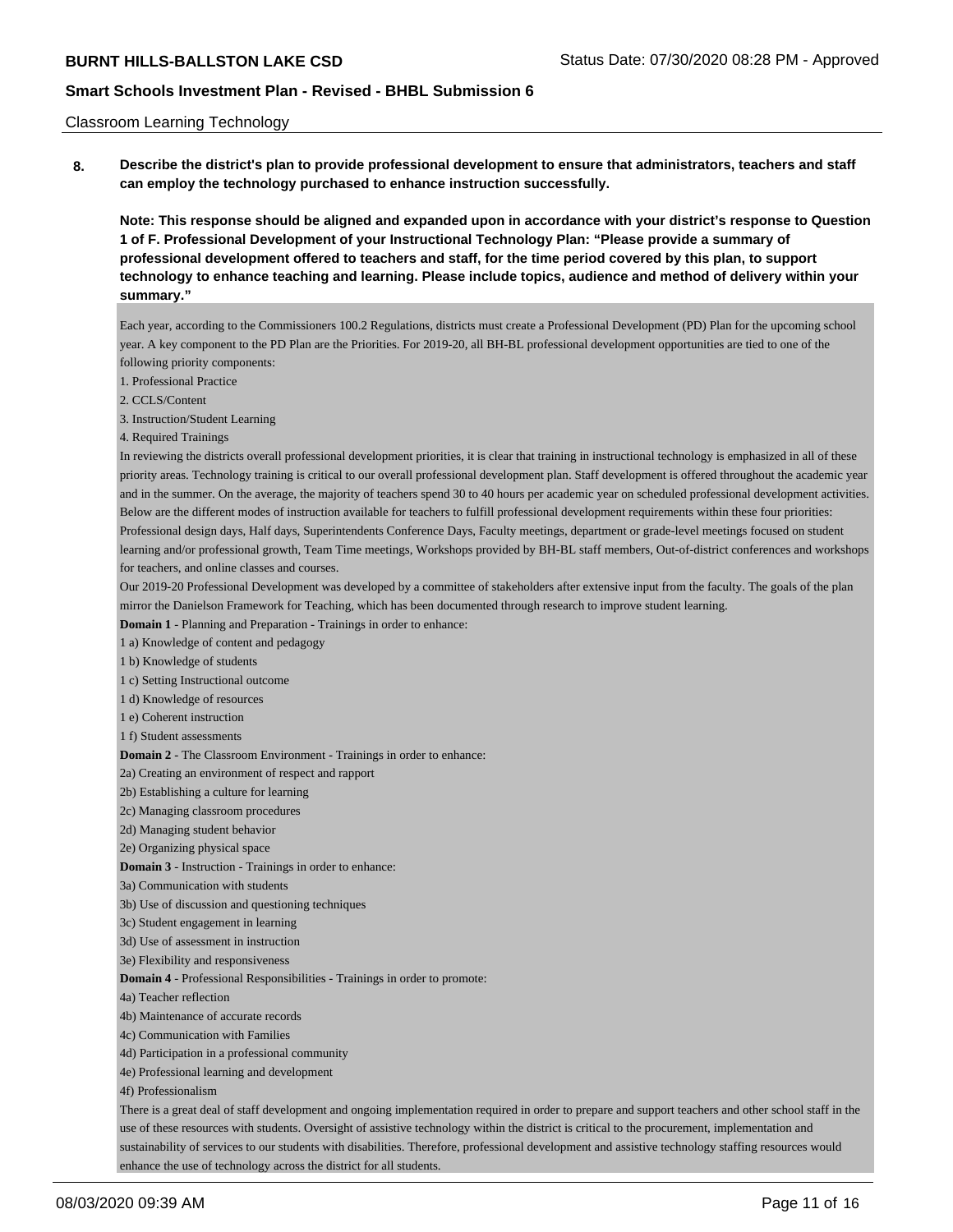## Classroom Learning Technology

**9. Districts must contact one of the SUNY/CUNY teacher preparation programs listed on the document on the left side of the page that supplies the largest number of the district's new teachers to request advice on innovative uses and best practices at the intersection of pedagogy and educational technology.**

By checking this box, you certify that you have contacted the SUNY/CUNY teacher preparation program that supplies the largest number of your new teachers to request advice on these issues.

**9a. Please enter the name of the SUNY or CUNY Institution that you contacted.**

University at Albany, School of Education

**9b. Enter the primary Institution phone number.**

518-442 5020

**9c. Enter the name of the contact person with whom you consulted and/or will be collaborating with on innovative uses of technology and best practices.**

Jianwei Zhang, Chair, Associate Professor

**10. To ensure the sustainability of technology purchases made with Smart Schools funds, districts must demonstrate a long-term plan to maintain and replace technology purchases supported by Smart Schools Bond Act funds. This sustainability plan shall demonstrate a district's capacity to support recurring costs of use that are ineligible for Smart Schools Bond Act funding such as device maintenance, technical support, Internet and wireless fees, maintenance of hotspots, staff professional development, building maintenance and the replacement of incidental items. Further, such a sustainability plan shall include a long-term plan for the replacement of purchased devices and equipment at the end of their useful life with other funding sources.**

By checking this box, you certify that the district has a sustainability plan as described above.

**11. Districts must ensure that devices purchased with Smart Schools Bond funds will be distributed, prepared for use, maintained and supported appropriately. Districts must maintain detailed device inventories in accordance with generally accepted accounting principles.**

By checking this box, you certify that the district has a distribution and inventory management plan and system in place.

**12. Please detail the type, quantity, per unit cost and total cost of the eligible items under each sub-category.**

|                                                                                             |                                            | 1,191    | 350.00        | 416,850           |
|---------------------------------------------------------------------------------------------|--------------------------------------------|----------|---------------|-------------------|
| <b>Laptop Computers</b>                                                                     | Lenovo 500e Chromebook (2nd Gen)<br>Laptop | 1,191    | 350.00        | 416,850.00        |
| Select the allowable expenditure<br>type.<br>Repeat to add another item under<br>each type. | I Item to be Purchased                     | Quantity | Cost per Item | <b>Total Cost</b> |
|                                                                                             |                                            |          |               |                   |

### **13. Final 2014-15 BEDS Enrollment to calculate Nonpublic Sharing Requirement (no changes allowed.)**

|              | l Public Enrollment | Nonpublic Enrollment | <b>Total Enrollment</b> | l Nonpublic<br>l Percentage |
|--------------|---------------------|----------------------|-------------------------|-----------------------------|
| l Enrollment | 3.074               |                      | 3.074.00                | 0.00                        |

### **14. If you are submitting an allocation for Classroom Learning Technology complete this table.**

|                         | Public School Sub-Allocation | <b>Estimated Nonpublic Loan</b><br>Amount<br>(Based on Percentage Above) | Estimated Total Public and<br>Nonpublic Sub-Allocation |
|-------------------------|------------------------------|--------------------------------------------------------------------------|--------------------------------------------------------|
| Interactive Whiteboards | (No Response)                | 0.00                                                                     | 0.00                                                   |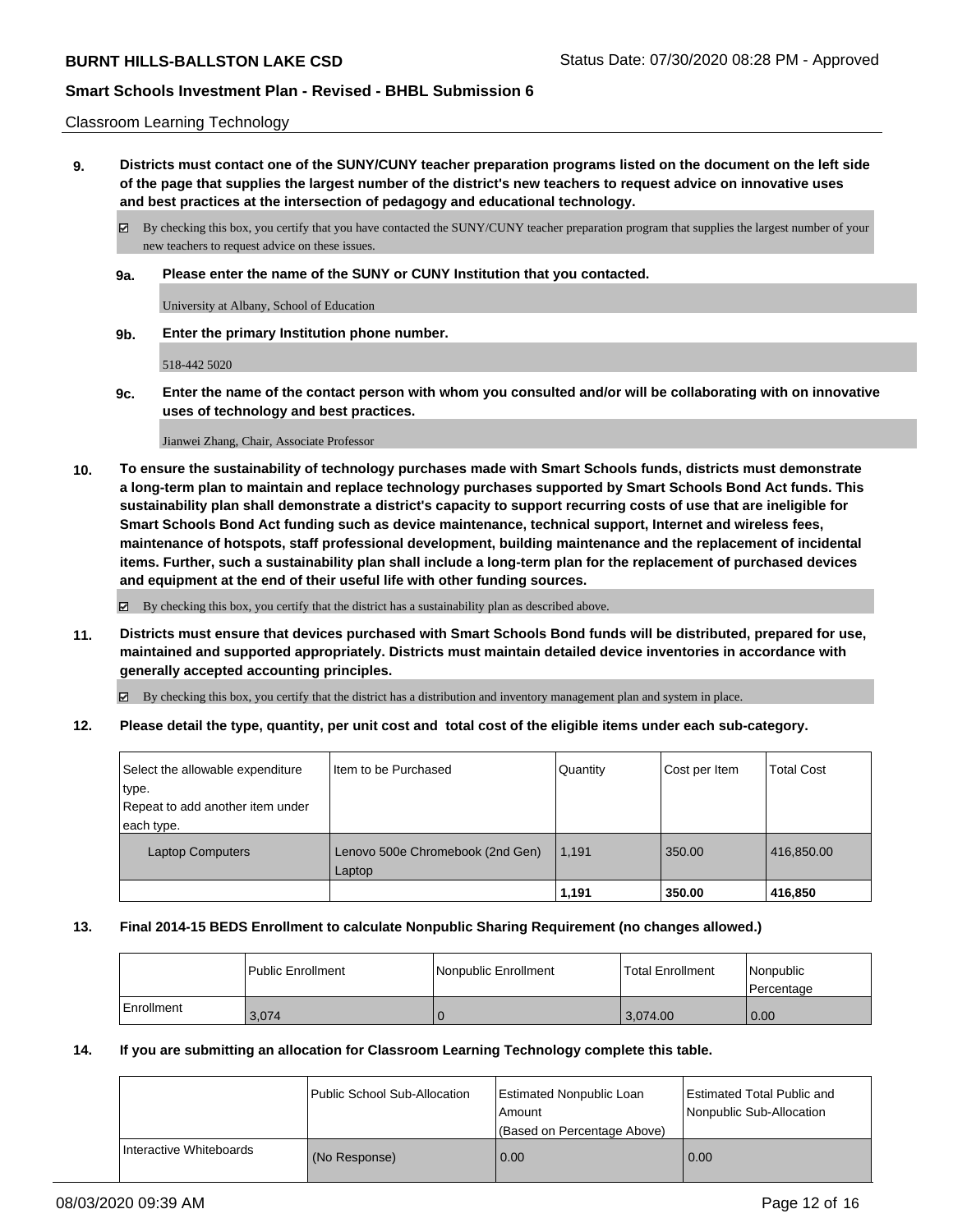Classroom Learning Technology

|                          | Public School Sub-Allocation | <b>Estimated Nonpublic Loan</b><br>Amount<br>(Based on Percentage Above) | Estimated Total Public and<br>Nonpublic Sub-Allocation |
|--------------------------|------------------------------|--------------------------------------------------------------------------|--------------------------------------------------------|
| <b>Computer Servers</b>  | (No Response)                | 0.00                                                                     | 0.00                                                   |
| <b>Desktop Computers</b> | (No Response)                | 0.00                                                                     | 0.00                                                   |
| <b>Laptop Computers</b>  | 416,850.00                   | 0.00                                                                     | 416,850.00                                             |
| <b>Tablet Computers</b>  | (No Response)                | 0.00                                                                     | 0.00                                                   |
| <b>Other Costs</b>       | (No Response)                | 0.00                                                                     | 0.00                                                   |
| Totals:                  | 416,850.00                   | 0                                                                        | 416,850                                                |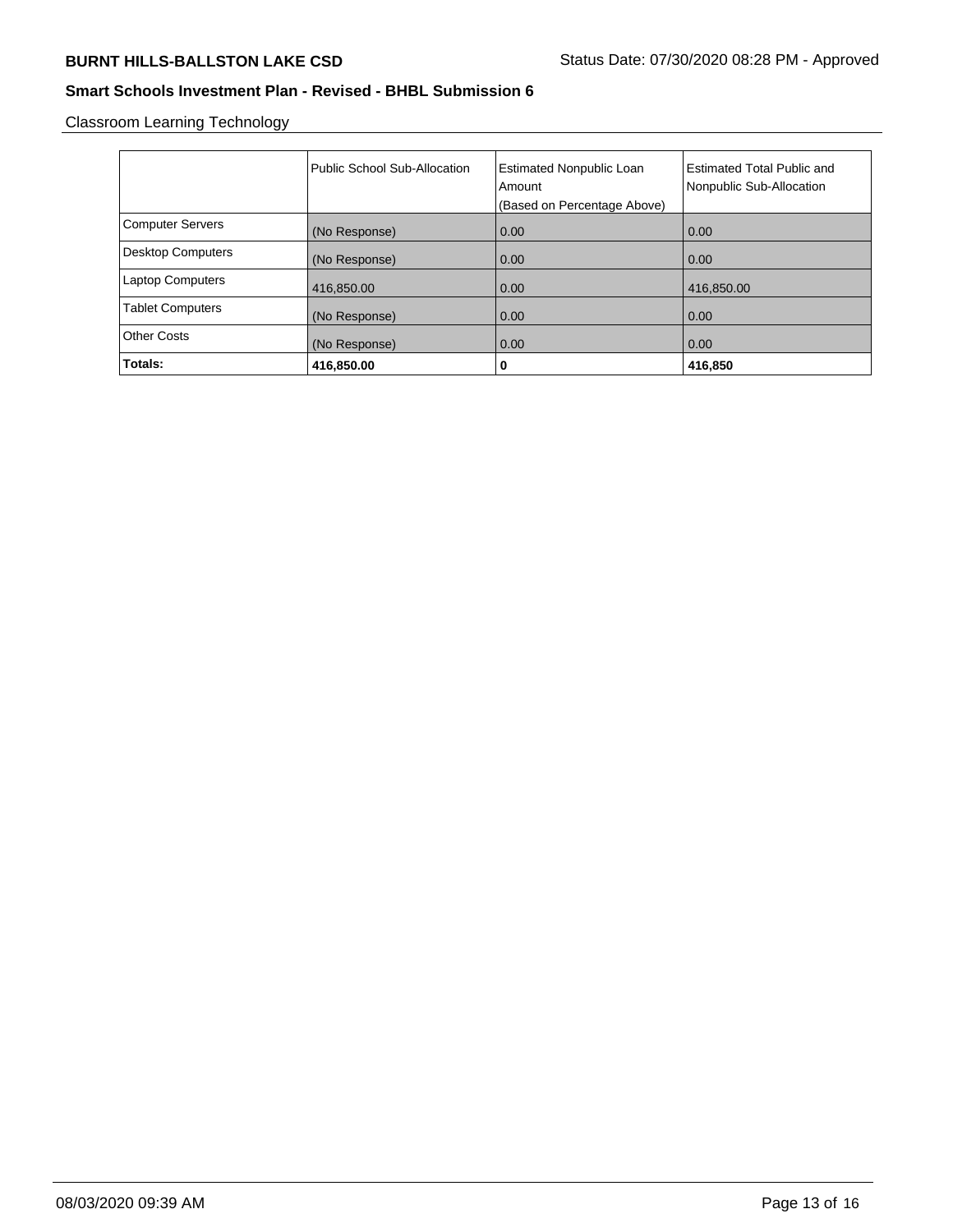### Pre-Kindergarten Classrooms

**1. Provide information regarding how and where the district is currently serving pre-kindergarten students and justify the need for additional space with enrollment projections over 3 years.**

(No Response)

- **2. Describe the district's plan to construct, enhance or modernize education facilities to accommodate prekindergarten programs. Such plans must include:**
	- **Specific descriptions of what the district intends to do to each space;**
	- **An affirmation that new pre-kindergarten classrooms will contain a minimum of 900 square feet per classroom;**
	- **The number of classrooms involved;**
	- **The approximate construction costs per classroom; and**
	- **Confirmation that the space is district-owned or has a long-term lease that exceeds the probable useful life of the improvements.**

(No Response)

**3. Smart Schools Bond Act funds may only be used for capital construction costs. Describe the type and amount of additional funds that will be required to support ineligible ongoing costs (e.g. instruction, supplies) associated with any additional pre-kindergarten classrooms that the district plans to add.**

(No Response)

**4. All plans and specifications for the erection, repair, enlargement or remodeling of school buildings in any public school district in the State must be reviewed and approved by the Commissioner. Districts that plan capital projects using their Smart Schools Bond Act funds will undergo a Preliminary Review Process by the Office of Facilities Planning.**

**Please indicate on a separate row each project number given to you by the Office of Facilities Planning.**

| Project Number |  |
|----------------|--|
| (No Response)  |  |
|                |  |

**5. Please detail the type, quantity, per unit cost and total cost of the eligible items under each sub-category.**

| Select the allowable expenditure | Item to be purchased | Quantity      | Cost per Item | <b>Total Cost</b> |
|----------------------------------|----------------------|---------------|---------------|-------------------|
| type.                            |                      |               |               |                   |
| Repeat to add another item under |                      |               |               |                   |
| each type.                       |                      |               |               |                   |
| (No Response)                    | (No Response)        | (No Response) | (No Response) | 0.00              |
|                                  |                      | o             | 0.00          | u                 |

**6. If you have made an allocation for Pre-Kindergarten Classrooms, complete this table. Note that the calculated Total at the bottom of the table must equal the Total allocation for this category that you entered in the SSIP Overview overall budget.**

|                                          | Sub-Allocation |
|------------------------------------------|----------------|
| Construct Pre-K Classrooms               | (No Response)  |
| Enhance/Modernize Educational Facilities | (No Response)  |
| <b>Other Costs</b>                       | (No Response)  |
| Totals:                                  | 0.00           |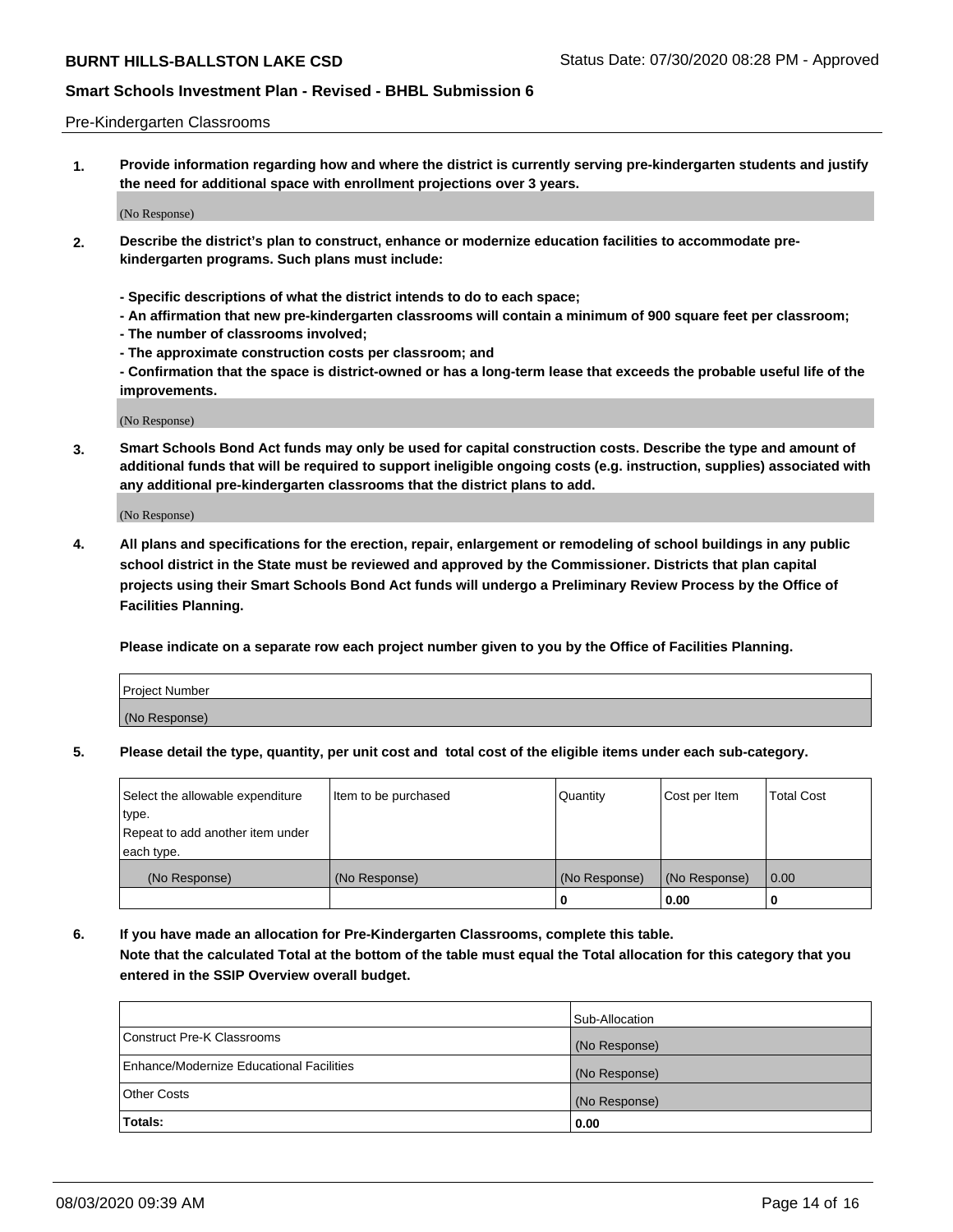Replace Transportable Classrooms

**1. Describe the district's plan to construct, enhance or modernize education facilities to provide high-quality instructional space by replacing transportable classrooms.**

(No Response)

**2. All plans and specifications for the erection, repair, enlargement or remodeling of school buildings in any public school district in the State must be reviewed and approved by the Commissioner. Districts that plan capital projects using their Smart Schools Bond Act funds will undergo a Preliminary Review Process by the Office of Facilities Planning.**

**Please indicate on a separate row each project number given to you by the Office of Facilities Planning.**

| Project Number |  |
|----------------|--|
|                |  |
|                |  |
|                |  |
|                |  |
| (No Response)  |  |
|                |  |
|                |  |
|                |  |

**3. For large projects that seek to blend Smart Schools Bond Act dollars with other funds, please note that Smart Schools Bond Act funds can be allocated on a pro rata basis depending on the number of new classrooms built that directly replace transportable classroom units.**

**If a district seeks to blend Smart Schools Bond Act dollars with other funds describe below what other funds are being used and what portion of the money will be Smart Schools Bond Act funds.**

(No Response)

**4. Please detail the type, quantity, per unit cost and total cost of the eligible items under each sub-category.**

| Select the allowable expenditure | Item to be purchased | Quantity      | Cost per Item | <b>Total Cost</b> |
|----------------------------------|----------------------|---------------|---------------|-------------------|
| ∣type.                           |                      |               |               |                   |
| Repeat to add another item under |                      |               |               |                   |
| each type.                       |                      |               |               |                   |
| (No Response)                    | (No Response)        | (No Response) | (No Response) | 0.00              |
|                                  |                      | 0             | 0.00          |                   |

**5. If you have made an allocation for Replace Transportable Classrooms, complete this table. Note that the calculated Total at the bottom of the table must equal the Total allocation for this category that you entered in the SSIP Overview overall budget.**

|                                                | Sub-Allocation |
|------------------------------------------------|----------------|
| Construct New Instructional Space              | (No Response)  |
| Enhance/Modernize Existing Instructional Space | (No Response)  |
| <b>Other Costs</b>                             | (No Response)  |
| Totals:                                        | 0.00           |